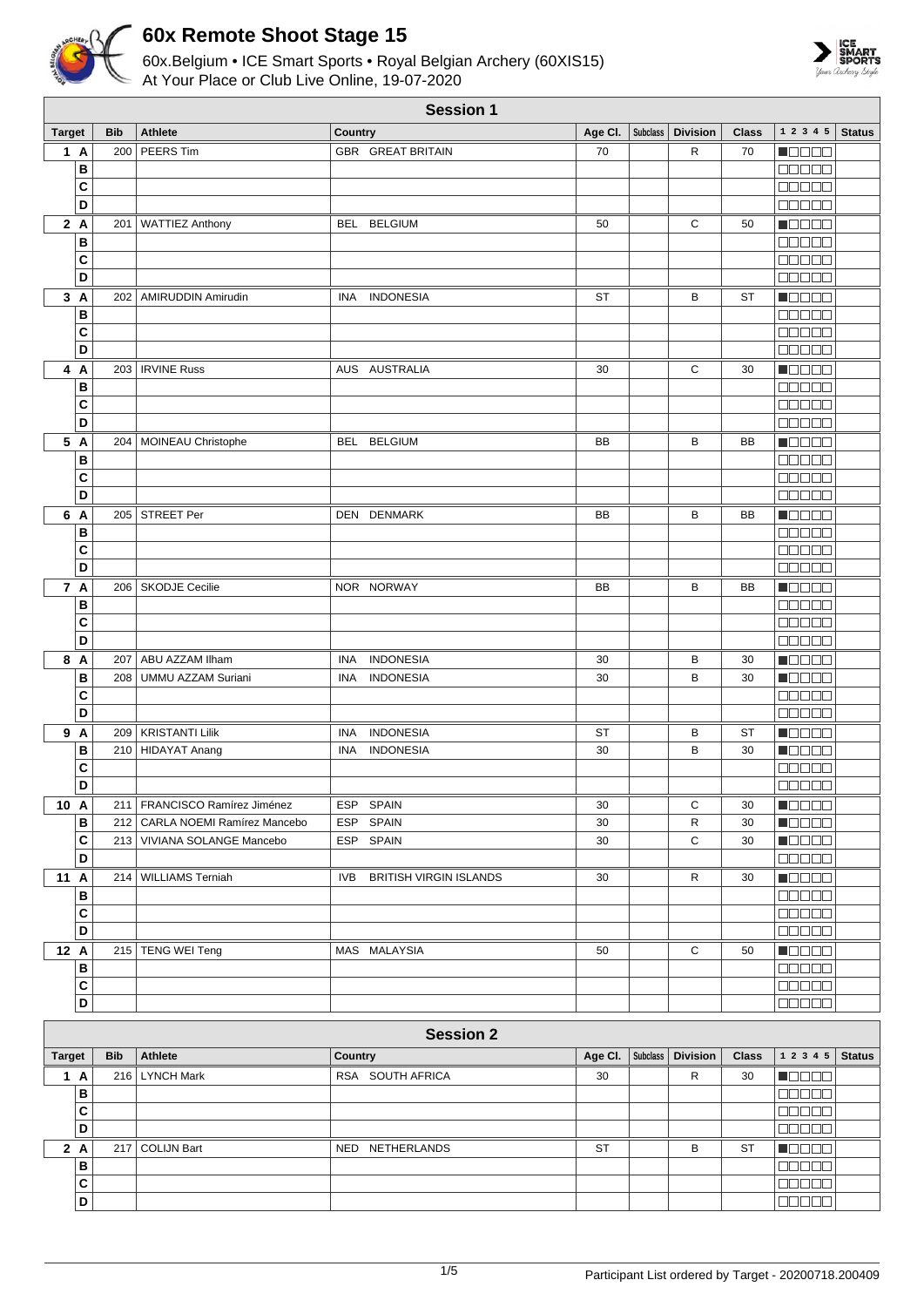



| Age CI.   Subclass   Division<br>1 2 3 4 5<br><b>Target</b><br><b>Bib</b><br><b>Athlete</b><br>Country<br><b>Class</b><br>218 NAPE Kizzel Charizze<br>IVB BRITISH VIRGIN ISLANDS<br>R<br>3A<br>30<br>30<br><b>NEBEE</b><br>B<br>00000<br>C<br><b>BBBBB</b><br>D<br><b>00000</b><br>Maaaa<br>219   BERGUIN Philippe<br>FRA FRANCE<br>70<br>R<br>70<br>4 A<br>B<br><b>BBBBB</b><br>C<br>00000<br>D<br>88888<br>5 A<br>220 HALL Robert<br>С<br>Maaaa<br><b>GBR GREAT BRITAIN</b><br>50<br>50<br>в<br>88888<br>C<br>00000<br>D<br>ME E E E<br>6<br>Maaaa<br>A<br>DOHERTY Jack<br>GBR GREAT BRITAIN<br>R<br>60<br>221<br>60<br>B<br><b>BOBBO</b><br>C<br>88888<br>D<br><b>00000</b><br>7 A<br>VAN STADEN Michael<br>R<br>222<br>RSA SOUTH AFRICA<br><b>ST</b><br><b>ST</b><br>▏▕▆▏▆▎▆▏▆<br>B<br>88888<br>C<br>aa aa a<br>D<br>nn nn n<br>223 SAUREN Yvo<br>NED NETHERLANDS<br><b>ST</b><br>R<br><b>ST</b><br><b>Manag</b><br>8 A<br>B<br>88888<br>C<br>88888<br>D<br>00000<br>9 A<br>Maaaa<br>224   PIETERS Hardus<br>RSA SOUTH AFRICA<br>В<br>ST<br>ST<br>00000<br>В<br>C<br>00000<br>D<br>88888<br>10<br>MOOOO<br>A<br>225   BOUBRAHMI Naoufal<br>MAR MOROCCO<br>R<br>70<br>70<br>B<br>88888<br>C<br>88888<br>D<br>a da da<br>11<br>С<br>$\blacksquare$<br>$\mathsf{A}$<br>226 GRIMAUD Stéphane<br>FRA FRANCE<br><b>ST</b><br><b>ST</b><br>$\, {\bf B}$<br>88888<br>C<br><b>NODOO</b><br>D<br>00000<br>227   DAGRAIN Alexandre<br>BEL BELGIUM<br>R<br>12 A<br>60<br>60<br>$\blacksquare$<br>00000<br>B<br>C<br>00000<br>D<br><b>00000</b><br>228   BYFORD Mike<br><b>GBR GREAT BRITAIN</b><br>$\mathsf{R}$<br><b>MODDE</b><br>13 A<br>70<br>70<br><b>00000</b><br>В<br>C<br><b>00000</b><br>D<br><b>BBBBB</b><br>$\blacksquare$<br>14 A<br>$\mathbf C$<br>229   VAN MONTAGU Piotr<br>BEL BELGIUM<br>50<br>50<br>00000<br>В<br>C<br>00000<br>D<br>00000<br>15 A<br>$\blacksquare$<br>230   IRVINE Russ<br>AUS AUSTRALIA<br>ST<br>С<br>ST<br>B<br>00000<br>$\mathbf{C}$<br>00000<br>D<br><b>BBBBB</b><br>16 A<br><b>H</b> OOOO<br>231   TANVEER Ahmed<br>PAK PAKISTAN<br>P<br>P<br>R<br>B<br><b>00000</b><br>C<br><b>BBBBB</b><br>D<br><b>00000</b> | <b>Session 2</b> |  |  |  |  |  |  |  |  | Continue      |
|------------------------------------------------------------------------------------------------------------------------------------------------------------------------------------------------------------------------------------------------------------------------------------------------------------------------------------------------------------------------------------------------------------------------------------------------------------------------------------------------------------------------------------------------------------------------------------------------------------------------------------------------------------------------------------------------------------------------------------------------------------------------------------------------------------------------------------------------------------------------------------------------------------------------------------------------------------------------------------------------------------------------------------------------------------------------------------------------------------------------------------------------------------------------------------------------------------------------------------------------------------------------------------------------------------------------------------------------------------------------------------------------------------------------------------------------------------------------------------------------------------------------------------------------------------------------------------------------------------------------------------------------------------------------------------------------------------------------------------------------------------------------------------------------------------------------------------------------------------------------------------------------------------------------------------------------------------------------------------------------------------------------------------------------------------------------------------------------------------------------------------------------|------------------|--|--|--|--|--|--|--|--|---------------|
|                                                                                                                                                                                                                                                                                                                                                                                                                                                                                                                                                                                                                                                                                                                                                                                                                                                                                                                                                                                                                                                                                                                                                                                                                                                                                                                                                                                                                                                                                                                                                                                                                                                                                                                                                                                                                                                                                                                                                                                                                                                                                                                                                |                  |  |  |  |  |  |  |  |  | <b>Status</b> |
|                                                                                                                                                                                                                                                                                                                                                                                                                                                                                                                                                                                                                                                                                                                                                                                                                                                                                                                                                                                                                                                                                                                                                                                                                                                                                                                                                                                                                                                                                                                                                                                                                                                                                                                                                                                                                                                                                                                                                                                                                                                                                                                                                |                  |  |  |  |  |  |  |  |  |               |
|                                                                                                                                                                                                                                                                                                                                                                                                                                                                                                                                                                                                                                                                                                                                                                                                                                                                                                                                                                                                                                                                                                                                                                                                                                                                                                                                                                                                                                                                                                                                                                                                                                                                                                                                                                                                                                                                                                                                                                                                                                                                                                                                                |                  |  |  |  |  |  |  |  |  |               |
|                                                                                                                                                                                                                                                                                                                                                                                                                                                                                                                                                                                                                                                                                                                                                                                                                                                                                                                                                                                                                                                                                                                                                                                                                                                                                                                                                                                                                                                                                                                                                                                                                                                                                                                                                                                                                                                                                                                                                                                                                                                                                                                                                |                  |  |  |  |  |  |  |  |  |               |
|                                                                                                                                                                                                                                                                                                                                                                                                                                                                                                                                                                                                                                                                                                                                                                                                                                                                                                                                                                                                                                                                                                                                                                                                                                                                                                                                                                                                                                                                                                                                                                                                                                                                                                                                                                                                                                                                                                                                                                                                                                                                                                                                                |                  |  |  |  |  |  |  |  |  |               |
|                                                                                                                                                                                                                                                                                                                                                                                                                                                                                                                                                                                                                                                                                                                                                                                                                                                                                                                                                                                                                                                                                                                                                                                                                                                                                                                                                                                                                                                                                                                                                                                                                                                                                                                                                                                                                                                                                                                                                                                                                                                                                                                                                |                  |  |  |  |  |  |  |  |  |               |
|                                                                                                                                                                                                                                                                                                                                                                                                                                                                                                                                                                                                                                                                                                                                                                                                                                                                                                                                                                                                                                                                                                                                                                                                                                                                                                                                                                                                                                                                                                                                                                                                                                                                                                                                                                                                                                                                                                                                                                                                                                                                                                                                                |                  |  |  |  |  |  |  |  |  |               |
|                                                                                                                                                                                                                                                                                                                                                                                                                                                                                                                                                                                                                                                                                                                                                                                                                                                                                                                                                                                                                                                                                                                                                                                                                                                                                                                                                                                                                                                                                                                                                                                                                                                                                                                                                                                                                                                                                                                                                                                                                                                                                                                                                |                  |  |  |  |  |  |  |  |  |               |
|                                                                                                                                                                                                                                                                                                                                                                                                                                                                                                                                                                                                                                                                                                                                                                                                                                                                                                                                                                                                                                                                                                                                                                                                                                                                                                                                                                                                                                                                                                                                                                                                                                                                                                                                                                                                                                                                                                                                                                                                                                                                                                                                                |                  |  |  |  |  |  |  |  |  |               |
|                                                                                                                                                                                                                                                                                                                                                                                                                                                                                                                                                                                                                                                                                                                                                                                                                                                                                                                                                                                                                                                                                                                                                                                                                                                                                                                                                                                                                                                                                                                                                                                                                                                                                                                                                                                                                                                                                                                                                                                                                                                                                                                                                |                  |  |  |  |  |  |  |  |  |               |
|                                                                                                                                                                                                                                                                                                                                                                                                                                                                                                                                                                                                                                                                                                                                                                                                                                                                                                                                                                                                                                                                                                                                                                                                                                                                                                                                                                                                                                                                                                                                                                                                                                                                                                                                                                                                                                                                                                                                                                                                                                                                                                                                                |                  |  |  |  |  |  |  |  |  |               |
|                                                                                                                                                                                                                                                                                                                                                                                                                                                                                                                                                                                                                                                                                                                                                                                                                                                                                                                                                                                                                                                                                                                                                                                                                                                                                                                                                                                                                                                                                                                                                                                                                                                                                                                                                                                                                                                                                                                                                                                                                                                                                                                                                |                  |  |  |  |  |  |  |  |  |               |
|                                                                                                                                                                                                                                                                                                                                                                                                                                                                                                                                                                                                                                                                                                                                                                                                                                                                                                                                                                                                                                                                                                                                                                                                                                                                                                                                                                                                                                                                                                                                                                                                                                                                                                                                                                                                                                                                                                                                                                                                                                                                                                                                                |                  |  |  |  |  |  |  |  |  |               |
|                                                                                                                                                                                                                                                                                                                                                                                                                                                                                                                                                                                                                                                                                                                                                                                                                                                                                                                                                                                                                                                                                                                                                                                                                                                                                                                                                                                                                                                                                                                                                                                                                                                                                                                                                                                                                                                                                                                                                                                                                                                                                                                                                |                  |  |  |  |  |  |  |  |  |               |
|                                                                                                                                                                                                                                                                                                                                                                                                                                                                                                                                                                                                                                                                                                                                                                                                                                                                                                                                                                                                                                                                                                                                                                                                                                                                                                                                                                                                                                                                                                                                                                                                                                                                                                                                                                                                                                                                                                                                                                                                                                                                                                                                                |                  |  |  |  |  |  |  |  |  |               |
|                                                                                                                                                                                                                                                                                                                                                                                                                                                                                                                                                                                                                                                                                                                                                                                                                                                                                                                                                                                                                                                                                                                                                                                                                                                                                                                                                                                                                                                                                                                                                                                                                                                                                                                                                                                                                                                                                                                                                                                                                                                                                                                                                |                  |  |  |  |  |  |  |  |  |               |
|                                                                                                                                                                                                                                                                                                                                                                                                                                                                                                                                                                                                                                                                                                                                                                                                                                                                                                                                                                                                                                                                                                                                                                                                                                                                                                                                                                                                                                                                                                                                                                                                                                                                                                                                                                                                                                                                                                                                                                                                                                                                                                                                                |                  |  |  |  |  |  |  |  |  |               |
|                                                                                                                                                                                                                                                                                                                                                                                                                                                                                                                                                                                                                                                                                                                                                                                                                                                                                                                                                                                                                                                                                                                                                                                                                                                                                                                                                                                                                                                                                                                                                                                                                                                                                                                                                                                                                                                                                                                                                                                                                                                                                                                                                |                  |  |  |  |  |  |  |  |  |               |
|                                                                                                                                                                                                                                                                                                                                                                                                                                                                                                                                                                                                                                                                                                                                                                                                                                                                                                                                                                                                                                                                                                                                                                                                                                                                                                                                                                                                                                                                                                                                                                                                                                                                                                                                                                                                                                                                                                                                                                                                                                                                                                                                                |                  |  |  |  |  |  |  |  |  |               |
|                                                                                                                                                                                                                                                                                                                                                                                                                                                                                                                                                                                                                                                                                                                                                                                                                                                                                                                                                                                                                                                                                                                                                                                                                                                                                                                                                                                                                                                                                                                                                                                                                                                                                                                                                                                                                                                                                                                                                                                                                                                                                                                                                |                  |  |  |  |  |  |  |  |  |               |
|                                                                                                                                                                                                                                                                                                                                                                                                                                                                                                                                                                                                                                                                                                                                                                                                                                                                                                                                                                                                                                                                                                                                                                                                                                                                                                                                                                                                                                                                                                                                                                                                                                                                                                                                                                                                                                                                                                                                                                                                                                                                                                                                                |                  |  |  |  |  |  |  |  |  |               |
|                                                                                                                                                                                                                                                                                                                                                                                                                                                                                                                                                                                                                                                                                                                                                                                                                                                                                                                                                                                                                                                                                                                                                                                                                                                                                                                                                                                                                                                                                                                                                                                                                                                                                                                                                                                                                                                                                                                                                                                                                                                                                                                                                |                  |  |  |  |  |  |  |  |  |               |
|                                                                                                                                                                                                                                                                                                                                                                                                                                                                                                                                                                                                                                                                                                                                                                                                                                                                                                                                                                                                                                                                                                                                                                                                                                                                                                                                                                                                                                                                                                                                                                                                                                                                                                                                                                                                                                                                                                                                                                                                                                                                                                                                                |                  |  |  |  |  |  |  |  |  |               |
|                                                                                                                                                                                                                                                                                                                                                                                                                                                                                                                                                                                                                                                                                                                                                                                                                                                                                                                                                                                                                                                                                                                                                                                                                                                                                                                                                                                                                                                                                                                                                                                                                                                                                                                                                                                                                                                                                                                                                                                                                                                                                                                                                |                  |  |  |  |  |  |  |  |  |               |
|                                                                                                                                                                                                                                                                                                                                                                                                                                                                                                                                                                                                                                                                                                                                                                                                                                                                                                                                                                                                                                                                                                                                                                                                                                                                                                                                                                                                                                                                                                                                                                                                                                                                                                                                                                                                                                                                                                                                                                                                                                                                                                                                                |                  |  |  |  |  |  |  |  |  |               |
|                                                                                                                                                                                                                                                                                                                                                                                                                                                                                                                                                                                                                                                                                                                                                                                                                                                                                                                                                                                                                                                                                                                                                                                                                                                                                                                                                                                                                                                                                                                                                                                                                                                                                                                                                                                                                                                                                                                                                                                                                                                                                                                                                |                  |  |  |  |  |  |  |  |  |               |
|                                                                                                                                                                                                                                                                                                                                                                                                                                                                                                                                                                                                                                                                                                                                                                                                                                                                                                                                                                                                                                                                                                                                                                                                                                                                                                                                                                                                                                                                                                                                                                                                                                                                                                                                                                                                                                                                                                                                                                                                                                                                                                                                                |                  |  |  |  |  |  |  |  |  |               |
|                                                                                                                                                                                                                                                                                                                                                                                                                                                                                                                                                                                                                                                                                                                                                                                                                                                                                                                                                                                                                                                                                                                                                                                                                                                                                                                                                                                                                                                                                                                                                                                                                                                                                                                                                                                                                                                                                                                                                                                                                                                                                                                                                |                  |  |  |  |  |  |  |  |  |               |
|                                                                                                                                                                                                                                                                                                                                                                                                                                                                                                                                                                                                                                                                                                                                                                                                                                                                                                                                                                                                                                                                                                                                                                                                                                                                                                                                                                                                                                                                                                                                                                                                                                                                                                                                                                                                                                                                                                                                                                                                                                                                                                                                                |                  |  |  |  |  |  |  |  |  |               |
|                                                                                                                                                                                                                                                                                                                                                                                                                                                                                                                                                                                                                                                                                                                                                                                                                                                                                                                                                                                                                                                                                                                                                                                                                                                                                                                                                                                                                                                                                                                                                                                                                                                                                                                                                                                                                                                                                                                                                                                                                                                                                                                                                |                  |  |  |  |  |  |  |  |  |               |
|                                                                                                                                                                                                                                                                                                                                                                                                                                                                                                                                                                                                                                                                                                                                                                                                                                                                                                                                                                                                                                                                                                                                                                                                                                                                                                                                                                                                                                                                                                                                                                                                                                                                                                                                                                                                                                                                                                                                                                                                                                                                                                                                                |                  |  |  |  |  |  |  |  |  |               |
|                                                                                                                                                                                                                                                                                                                                                                                                                                                                                                                                                                                                                                                                                                                                                                                                                                                                                                                                                                                                                                                                                                                                                                                                                                                                                                                                                                                                                                                                                                                                                                                                                                                                                                                                                                                                                                                                                                                                                                                                                                                                                                                                                |                  |  |  |  |  |  |  |  |  |               |
|                                                                                                                                                                                                                                                                                                                                                                                                                                                                                                                                                                                                                                                                                                                                                                                                                                                                                                                                                                                                                                                                                                                                                                                                                                                                                                                                                                                                                                                                                                                                                                                                                                                                                                                                                                                                                                                                                                                                                                                                                                                                                                                                                |                  |  |  |  |  |  |  |  |  |               |
|                                                                                                                                                                                                                                                                                                                                                                                                                                                                                                                                                                                                                                                                                                                                                                                                                                                                                                                                                                                                                                                                                                                                                                                                                                                                                                                                                                                                                                                                                                                                                                                                                                                                                                                                                                                                                                                                                                                                                                                                                                                                                                                                                |                  |  |  |  |  |  |  |  |  |               |
|                                                                                                                                                                                                                                                                                                                                                                                                                                                                                                                                                                                                                                                                                                                                                                                                                                                                                                                                                                                                                                                                                                                                                                                                                                                                                                                                                                                                                                                                                                                                                                                                                                                                                                                                                                                                                                                                                                                                                                                                                                                                                                                                                |                  |  |  |  |  |  |  |  |  |               |
|                                                                                                                                                                                                                                                                                                                                                                                                                                                                                                                                                                                                                                                                                                                                                                                                                                                                                                                                                                                                                                                                                                                                                                                                                                                                                                                                                                                                                                                                                                                                                                                                                                                                                                                                                                                                                                                                                                                                                                                                                                                                                                                                                |                  |  |  |  |  |  |  |  |  |               |
|                                                                                                                                                                                                                                                                                                                                                                                                                                                                                                                                                                                                                                                                                                                                                                                                                                                                                                                                                                                                                                                                                                                                                                                                                                                                                                                                                                                                                                                                                                                                                                                                                                                                                                                                                                                                                                                                                                                                                                                                                                                                                                                                                |                  |  |  |  |  |  |  |  |  |               |
|                                                                                                                                                                                                                                                                                                                                                                                                                                                                                                                                                                                                                                                                                                                                                                                                                                                                                                                                                                                                                                                                                                                                                                                                                                                                                                                                                                                                                                                                                                                                                                                                                                                                                                                                                                                                                                                                                                                                                                                                                                                                                                                                                |                  |  |  |  |  |  |  |  |  |               |
|                                                                                                                                                                                                                                                                                                                                                                                                                                                                                                                                                                                                                                                                                                                                                                                                                                                                                                                                                                                                                                                                                                                                                                                                                                                                                                                                                                                                                                                                                                                                                                                                                                                                                                                                                                                                                                                                                                                                                                                                                                                                                                                                                |                  |  |  |  |  |  |  |  |  |               |
|                                                                                                                                                                                                                                                                                                                                                                                                                                                                                                                                                                                                                                                                                                                                                                                                                                                                                                                                                                                                                                                                                                                                                                                                                                                                                                                                                                                                                                                                                                                                                                                                                                                                                                                                                                                                                                                                                                                                                                                                                                                                                                                                                |                  |  |  |  |  |  |  |  |  |               |
|                                                                                                                                                                                                                                                                                                                                                                                                                                                                                                                                                                                                                                                                                                                                                                                                                                                                                                                                                                                                                                                                                                                                                                                                                                                                                                                                                                                                                                                                                                                                                                                                                                                                                                                                                                                                                                                                                                                                                                                                                                                                                                                                                |                  |  |  |  |  |  |  |  |  |               |
|                                                                                                                                                                                                                                                                                                                                                                                                                                                                                                                                                                                                                                                                                                                                                                                                                                                                                                                                                                                                                                                                                                                                                                                                                                                                                                                                                                                                                                                                                                                                                                                                                                                                                                                                                                                                                                                                                                                                                                                                                                                                                                                                                |                  |  |  |  |  |  |  |  |  |               |
|                                                                                                                                                                                                                                                                                                                                                                                                                                                                                                                                                                                                                                                                                                                                                                                                                                                                                                                                                                                                                                                                                                                                                                                                                                                                                                                                                                                                                                                                                                                                                                                                                                                                                                                                                                                                                                                                                                                                                                                                                                                                                                                                                |                  |  |  |  |  |  |  |  |  |               |
|                                                                                                                                                                                                                                                                                                                                                                                                                                                                                                                                                                                                                                                                                                                                                                                                                                                                                                                                                                                                                                                                                                                                                                                                                                                                                                                                                                                                                                                                                                                                                                                                                                                                                                                                                                                                                                                                                                                                                                                                                                                                                                                                                |                  |  |  |  |  |  |  |  |  |               |
|                                                                                                                                                                                                                                                                                                                                                                                                                                                                                                                                                                                                                                                                                                                                                                                                                                                                                                                                                                                                                                                                                                                                                                                                                                                                                                                                                                                                                                                                                                                                                                                                                                                                                                                                                                                                                                                                                                                                                                                                                                                                                                                                                |                  |  |  |  |  |  |  |  |  |               |
|                                                                                                                                                                                                                                                                                                                                                                                                                                                                                                                                                                                                                                                                                                                                                                                                                                                                                                                                                                                                                                                                                                                                                                                                                                                                                                                                                                                                                                                                                                                                                                                                                                                                                                                                                                                                                                                                                                                                                                                                                                                                                                                                                |                  |  |  |  |  |  |  |  |  |               |
|                                                                                                                                                                                                                                                                                                                                                                                                                                                                                                                                                                                                                                                                                                                                                                                                                                                                                                                                                                                                                                                                                                                                                                                                                                                                                                                                                                                                                                                                                                                                                                                                                                                                                                                                                                                                                                                                                                                                                                                                                                                                                                                                                |                  |  |  |  |  |  |  |  |  |               |
|                                                                                                                                                                                                                                                                                                                                                                                                                                                                                                                                                                                                                                                                                                                                                                                                                                                                                                                                                                                                                                                                                                                                                                                                                                                                                                                                                                                                                                                                                                                                                                                                                                                                                                                                                                                                                                                                                                                                                                                                                                                                                                                                                |                  |  |  |  |  |  |  |  |  |               |
|                                                                                                                                                                                                                                                                                                                                                                                                                                                                                                                                                                                                                                                                                                                                                                                                                                                                                                                                                                                                                                                                                                                                                                                                                                                                                                                                                                                                                                                                                                                                                                                                                                                                                                                                                                                                                                                                                                                                                                                                                                                                                                                                                |                  |  |  |  |  |  |  |  |  |               |
|                                                                                                                                                                                                                                                                                                                                                                                                                                                                                                                                                                                                                                                                                                                                                                                                                                                                                                                                                                                                                                                                                                                                                                                                                                                                                                                                                                                                                                                                                                                                                                                                                                                                                                                                                                                                                                                                                                                                                                                                                                                                                                                                                |                  |  |  |  |  |  |  |  |  |               |
|                                                                                                                                                                                                                                                                                                                                                                                                                                                                                                                                                                                                                                                                                                                                                                                                                                                                                                                                                                                                                                                                                                                                                                                                                                                                                                                                                                                                                                                                                                                                                                                                                                                                                                                                                                                                                                                                                                                                                                                                                                                                                                                                                |                  |  |  |  |  |  |  |  |  |               |
|                                                                                                                                                                                                                                                                                                                                                                                                                                                                                                                                                                                                                                                                                                                                                                                                                                                                                                                                                                                                                                                                                                                                                                                                                                                                                                                                                                                                                                                                                                                                                                                                                                                                                                                                                                                                                                                                                                                                                                                                                                                                                                                                                |                  |  |  |  |  |  |  |  |  |               |
|                                                                                                                                                                                                                                                                                                                                                                                                                                                                                                                                                                                                                                                                                                                                                                                                                                                                                                                                                                                                                                                                                                                                                                                                                                                                                                                                                                                                                                                                                                                                                                                                                                                                                                                                                                                                                                                                                                                                                                                                                                                                                                                                                |                  |  |  |  |  |  |  |  |  |               |
|                                                                                                                                                                                                                                                                                                                                                                                                                                                                                                                                                                                                                                                                                                                                                                                                                                                                                                                                                                                                                                                                                                                                                                                                                                                                                                                                                                                                                                                                                                                                                                                                                                                                                                                                                                                                                                                                                                                                                                                                                                                                                                                                                |                  |  |  |  |  |  |  |  |  |               |
| 17 A<br>232   MAGRAS Judith<br><b>M</b> OOOO<br>BAR BARBADOS<br>30<br>R<br>30                                                                                                                                                                                                                                                                                                                                                                                                                                                                                                                                                                                                                                                                                                                                                                                                                                                                                                                                                                                                                                                                                                                                                                                                                                                                                                                                                                                                                                                                                                                                                                                                                                                                                                                                                                                                                                                                                                                                                                                                                                                                  |                  |  |  |  |  |  |  |  |  |               |
| 00000<br>В                                                                                                                                                                                                                                                                                                                                                                                                                                                                                                                                                                                                                                                                                                                                                                                                                                                                                                                                                                                                                                                                                                                                                                                                                                                                                                                                                                                                                                                                                                                                                                                                                                                                                                                                                                                                                                                                                                                                                                                                                                                                                                                                     |                  |  |  |  |  |  |  |  |  |               |
| $\mathbf{C}$<br><b>00000</b>                                                                                                                                                                                                                                                                                                                                                                                                                                                                                                                                                                                                                                                                                                                                                                                                                                                                                                                                                                                                                                                                                                                                                                                                                                                                                                                                                                                                                                                                                                                                                                                                                                                                                                                                                                                                                                                                                                                                                                                                                                                                                                                   |                  |  |  |  |  |  |  |  |  |               |
| $\overline{D}$<br><b>BBBBB</b>                                                                                                                                                                                                                                                                                                                                                                                                                                                                                                                                                                                                                                                                                                                                                                                                                                                                                                                                                                                                                                                                                                                                                                                                                                                                                                                                                                                                                                                                                                                                                                                                                                                                                                                                                                                                                                                                                                                                                                                                                                                                                                                 |                  |  |  |  |  |  |  |  |  |               |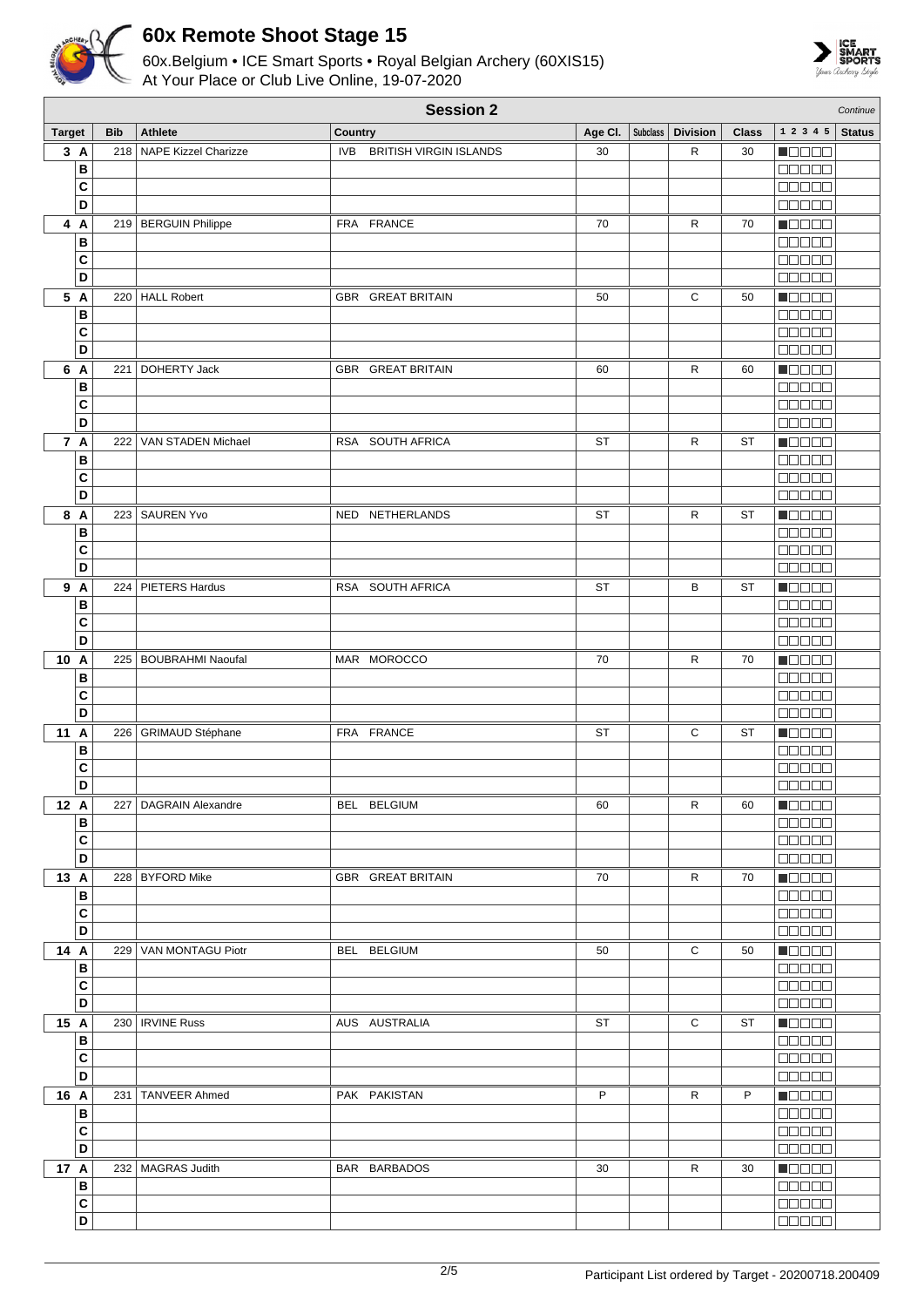



|               | <b>Session 2</b><br>Continue |            |                           |            |                          |         |          |                     |              |                                              |               |
|---------------|------------------------------|------------|---------------------------|------------|--------------------------|---------|----------|---------------------|--------------|----------------------------------------------|---------------|
| <b>Target</b> |                              | <b>Bib</b> | <b>Athlete</b>            | Country    |                          | Age Cl. | Subclass | <b>Division</b>     | <b>Class</b> | 1 2 3 4 5                                    | <b>Status</b> |
| 18 A          |                              | 233        | <b>KRAMER Gunther</b>     |            | RSA SOUTH AFRICA         | 30      |          | C                   | 30           | $\blacksquare$                               |               |
|               | В                            |            |                           |            |                          |         |          |                     |              | a da da                                      |               |
|               | C                            |            |                           |            |                          |         |          |                     |              | <u>maaaa</u>                                 |               |
|               | D                            |            |                           |            |                          |         |          |                     |              | <b>NODOO</b>                                 |               |
| 19 A          |                              | 234        | JOYCE Darragh             | <b>IRL</b> | <b>IRELAND</b>           | 60      |          | R                   | 60           | N O O O O                                    |               |
|               | В                            |            |                           |            |                          |         |          |                     |              | 88888                                        |               |
|               | C                            |            |                           |            |                          |         |          |                     |              | <u>misisisis</u>                             |               |
|               | D                            |            |                           |            |                          |         |          |                     |              | a a a a a                                    |               |
| 20 A          |                              |            | 235   DWAYNE Grovesnor    |            | <b>BAR BARBADOS</b>      | 60      |          | R                   | 60           | M O O O O                                    |               |
|               | В                            |            |                           |            |                          |         |          |                     |              | 88888                                        |               |
|               | C<br>D                       |            |                           |            |                          |         |          |                     |              | a da da<br>00000                             |               |
|               |                              |            | 236 BENSCHJÖLD Jacob      |            |                          |         |          |                     |              |                                              |               |
| 21            | A<br>В                       |            |                           |            | SWE SWEDEN               | 50      |          | С                   | 50           | Maaaa<br><b>BBBBB</b>                        |               |
|               | C                            |            |                           |            |                          |         |          |                     |              | <b>MARGE</b>                                 |               |
|               | D                            |            |                           |            |                          |         |          |                     |              | 88888                                        |               |
| 22 A          |                              | 237        | <b>GROVESNOR Dwayne</b>   |            | BAR BARBADOS             | 60      |          | R                   | 60           | n do e d                                     |               |
|               | В                            |            |                           |            |                          |         |          |                     |              | 88888                                        |               |
|               | C                            |            |                           |            |                          |         |          |                     |              | 80000                                        |               |
|               | D                            |            |                           |            |                          |         |          |                     |              | <b>REBEE</b>                                 |               |
| 23 A          |                              |            | 238   BYFORD Mike         |            | GBR GREAT BRITAIN        | 70      |          | R                   | 70           | N B B B B                                    |               |
|               | В                            |            |                           |            |                          |         |          |                     |              | an an a                                      |               |
|               | C                            |            |                           |            |                          |         |          |                     |              | 80000                                        |               |
|               | D                            |            |                           |            |                          |         |          |                     |              | <b>BBBBB</b>                                 |               |
| 24 A          |                              |            | 239   FRANCIS Sherwin     | <b>TTO</b> | TRINIDAD AND TOBAGO      | 30      |          | С                   | 30           | N BE E B                                     |               |
|               | В                            |            | 240   FERREIRA Gerard     | <b>TTO</b> | TRINIDAD AND TOBAGO      | 30      |          | C                   | 30           | N B B B B                                    |               |
|               | C                            |            | 241   SOOKRAJ Kitana      |            | TTO TRINIDAD AND TOBAGO  | 30      |          | C                   | 30           | <u>i i se se</u>                             |               |
|               | D                            |            |                           |            |                          |         |          |                     |              | <b>NOBOO</b>                                 |               |
| 25 A          |                              |            | 242 BOECKX Sonja          | <b>BEL</b> | <b>BELGIUM</b>           | 30      |          | R                   | 30           | MONDO                                        |               |
|               | В                            |            | 243 AXEL Simons           | <b>BEL</b> | <b>BELGIUM</b>           | 30      |          | R                   | 30           | Maaaa                                        |               |
|               | C                            |            | 244 STUYCK Silke          |            | BEL BELGIUM              | 30      |          | R                   | 30           | <b>MODOO</b>                                 |               |
|               | D                            |            |                           |            |                          |         |          |                     |              | 00000                                        |               |
| 26 A          |                              |            | 245   SEKKELSTEN Jan Roar |            | NOR NORWAY               | 60      |          | R                   | 60           | $\blacksquare$ $\square$ $\square$ $\square$ |               |
|               | в                            | 246        | LAUKELAND Terje Movik     |            | NOR NORWAY               | 70      |          | R                   | 70           | Maaaa                                        |               |
|               | C                            |            |                           |            |                          |         |          |                     |              | an na n                                      |               |
|               | D                            |            |                           |            |                          |         |          |                     |              | <b>NODOO</b>                                 |               |
| 27 A          |                              |            | 270 TEVEL Thomas          |            | BEL BELGIUM              | 50      |          | C                   | 50           | N DE BE                                      |               |
|               | В<br>C                       |            |                           |            |                          |         |          |                     |              | <b>00000</b><br><b>00000</b>                 |               |
|               | D                            |            |                           |            |                          |         |          |                     |              | 88888                                        |               |
|               |                              |            |                           |            |                          |         |          |                     |              |                                              |               |
|               |                              |            |                           |            | <b>Session 3</b>         |         |          |                     |              |                                              |               |
| <b>Target</b> |                              | <b>Bib</b> | <b>Athlete</b>            | Country    |                          | Age Cl. |          | Subclass   Division | <b>Class</b> | $1 2 3 4 5$ Status                           |               |
|               | 1 A                          | 247        | RAMÍREZ RODRÍGUEZ Diego   |            | MEX MEXICO               | 30      |          | $\mathsf{R}$        | 30           | Maaaa                                        |               |
|               | В                            |            |                           |            |                          |         |          |                     |              | 88888                                        |               |
|               | C                            |            |                           |            |                          |         |          |                     |              | 88888                                        |               |
|               | D                            |            |                           |            |                          |         |          |                     |              | 00000                                        |               |
|               | 2A                           |            | 248 HALL Robert           |            | <b>GBR GREAT BRITAIN</b> | 50      |          | $\mathbf C$         | 50           | <b>MODOO</b>                                 |               |
|               | В                            |            |                           |            |                          |         |          |                     |              | <b>00000</b>                                 |               |
|               | С                            |            |                           |            |                          |         |          |                     |              | 00000                                        |               |
|               | D                            |            |                           |            |                          |         |          |                     |              | 00000                                        |               |
|               | 3A                           |            | 249   HOLDER R-James      |            | BAR BARBADOS             | 30      |          | R                   | 30           | <b>H</b> OOOO                                |               |
|               | В                            |            |                           |            |                          |         |          |                     |              | 88888                                        |               |
|               | С                            |            |                           |            |                          |         |          |                     |              | 88888                                        |               |
|               | D                            |            |                           |            |                          |         |          |                     |              | <b>00000</b>                                 |               |
|               | 4 A                          |            | 250   BARLOW Rupert       |            | GBR GREAT BRITAIN        | ST      |          | R                   | ST           | <u>manaa</u>                                 |               |
|               | B                            |            |                           |            |                          |         |          |                     |              | 00000                                        |               |
|               | С                            |            |                           |            |                          |         |          |                     |              | 88888                                        |               |
|               | D                            |            |                           |            |                          |         |          |                     |              | 00000                                        |               |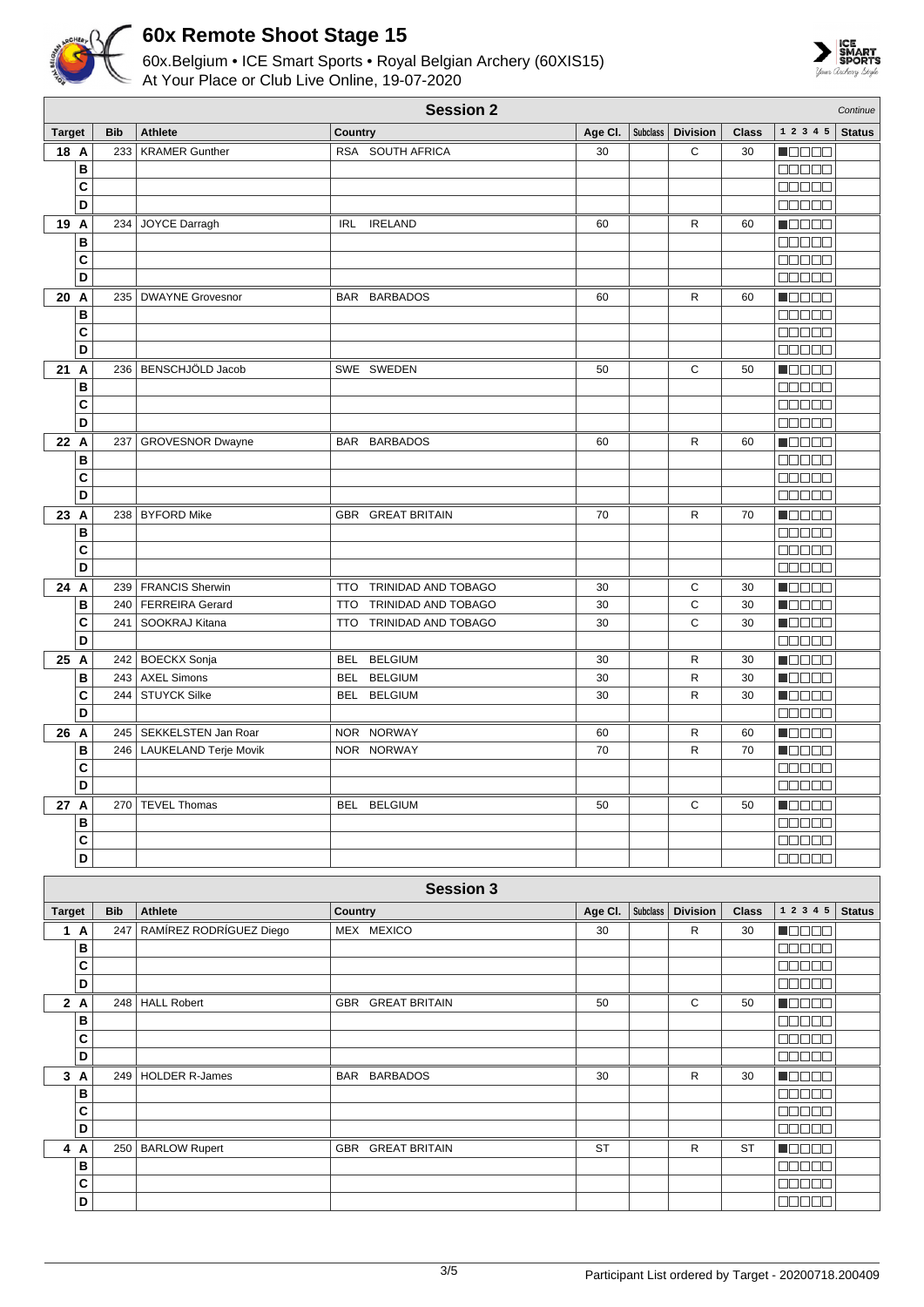



|                  |        |            |                           |                          | <b>Session 3</b>                   |          |                 |                 |              |                                             | Continue      |
|------------------|--------|------------|---------------------------|--------------------------|------------------------------------|----------|-----------------|-----------------|--------------|---------------------------------------------|---------------|
| <b>Target</b>    |        | <b>Bib</b> | <b>Athlete</b>            | <b>Country</b>           |                                    | Age CI.  | Subclass        | <b>Division</b> | <b>Class</b> | 1 2 3 4 5                                   | <b>Status</b> |
|                  | 5 A    | 251        | <b>GIBBS Neil Brian</b>   |                          | BAR BARBADOS                       | ST       |                 | В               | <b>ST</b>    | Maaaa                                       |               |
|                  | В      |            |                           |                          |                                    |          |                 |                 |              | MO DE E                                     |               |
|                  | C      |            |                           |                          |                                    |          |                 |                 |              | 00000                                       |               |
|                  | D      |            |                           |                          |                                    |          |                 |                 |              | $\Box\Box\Box\Box\Box$                      |               |
|                  | 6 A    | 252        | <b>MANNING Patrick</b>    |                          | BAR BARBADOS                       | 30       |                 | R               | 30           | HOOOO                                       |               |
|                  | В      |            |                           |                          |                                    |          |                 |                 |              | $\Box$ $\Box$ $\Box$ $\Box$ $\Box$          |               |
|                  | C      |            |                           |                          |                                    |          |                 |                 |              | aaaaa                                       |               |
|                  | D      |            |                           |                          |                                    |          |                 |                 |              | Maaa a                                      |               |
|                  | 7 A    |            | 253   BREWLEY Kendise     | IVB                      | <b>BRITISH VIRGIN ISLANDS</b>      | 30       |                 | C               | 30           | Maaaa                                       |               |
|                  | B      |            |                           |                          |                                    |          |                 |                 |              | 88888                                       |               |
|                  | C      |            |                           |                          |                                    |          |                 |                 |              | <b>BBBBB</b>                                |               |
|                  | D      |            |                           |                          |                                    |          |                 |                 |              | e e e e e                                   |               |
| 8                | A      | 254        | <b>ELBARKOUKI Yassine</b> |                          | MAR MOROCCO                        | 30       |                 | R               | 30           | a je po se                                  |               |
|                  | В      |            |                           |                          |                                    |          |                 |                 |              | aa aa a                                     |               |
|                  | C      |            |                           |                          |                                    |          |                 |                 |              | 00000                                       |               |
|                  | D      |            |                           |                          |                                    |          |                 |                 |              | 00000                                       |               |
|                  | 9 A    | 255        | <b>CAMPBELL Chris</b>     |                          | USA USA                            | 30       |                 | C               | 30           | N O D O O                                   |               |
|                  | B      |            |                           |                          |                                    |          |                 |                 |              | Ma Sa S                                     |               |
|                  | C      |            |                           |                          |                                    |          |                 |                 |              | na sa s                                     |               |
|                  | D      |            |                           |                          |                                    |          |                 |                 |              | 88888                                       |               |
| 10 A             |        | 256        | <b>SINGH Robert</b>       |                          | GUY GUYANA                         | 30       |                 | R               | 30           | <b>Manag</b>                                |               |
|                  | В      |            |                           |                          |                                    |          |                 |                 |              | 00000                                       |               |
|                  | C      |            |                           |                          |                                    |          |                 |                 |              | Maaaa                                       |               |
|                  | D      |            |                           |                          |                                    |          |                 |                 |              | $\Box\Box\Box\Box$                          |               |
| 11               | Α      | 257        | <b>CADOGAN Dereck</b>     |                          | BAR BARBADOS                       | 30       |                 | С               | 30           | Maaaa                                       |               |
|                  | В      |            |                           |                          |                                    |          |                 |                 |              | $\Box$ $\Box$ $\Box$ $\Box$ $\Box$<br>00000 |               |
|                  | C<br>D |            |                           |                          |                                    |          |                 |                 |              | MUNICI                                      |               |
| 12 A             |        |            | ANNEL John                |                          |                                    |          |                 |                 |              |                                             |               |
|                  | В      | 258<br>259 | <b>PHOENIX Anthony</b>    | <b>BAR</b><br><b>BAR</b> | <b>BARBADOS</b><br><b>BARBADOS</b> | 30<br>30 |                 | С<br>C          | 30<br>30     | n de ele<br>- 100 C C                       |               |
|                  | С      | 260        | HUNTE Gregory             |                          | BAR BARBADOS                       | 30       |                 | C               | 30           | n dia 1912.                                 |               |
|                  | D      | 261        | <b>GALL Roger</b>         |                          | BAR BARBADOS                       | 30       |                 | C               | 30           |                                             |               |
|                  |        |            |                           |                          |                                    |          |                 |                 |              |                                             |               |
| <b>Session 4</b> |        |            |                           |                          |                                    |          |                 |                 |              |                                             |               |
| <b>Target</b>    |        | <b>Bib</b> | <b>Athlete</b>            | Country                  |                                    | Age CI.  | <b>Subclass</b> | <b>Division</b> | <b>Class</b> | 1 2 3 4 5                                   | <b>Status</b> |
|                  | 1 A    |            | 262 HERRMANN François     |                          | FRA FRANCE                         | F        |                 | В               | F            | N O O O O                                   |               |
|                  | В      |            |                           |                          |                                    |          |                 |                 |              | $\Box \Box \Box \Box \Box$                  |               |
|                  | C      |            |                           |                          |                                    |          |                 |                 |              | $\Box \Box \Box \Box \Box$                  |               |
|                  | D      |            |                           |                          |                                    |          |                 |                 |              | 00000                                       |               |
|                  | 2A     |            | 263   GAUTHE Christine    |                          | FRA FRANCE                         | F        |                 | В               | F            | <b>MODDE</b>                                |               |
|                  | В      |            |                           |                          |                                    |          |                 |                 |              | 00000                                       |               |
|                  | С      |            |                           |                          |                                    |          |                 |                 |              | 00000                                       |               |
|                  | D      |            |                           |                          |                                    |          |                 |                 |              | 88888                                       |               |
|                  | 3A     |            | 264 ROBIN Michel          |                          | FRA FRANCE                         | F        |                 | B               | F            | <b>Maca</b>                                 |               |

| 3                | A   |  | 264   ROBIN Michel     | FRA FRANCE |  |  | B |  |  |  |
|------------------|-----|--|------------------------|------------|--|--|---|--|--|--|
|                  | в   |  |                        |            |  |  |   |  |  |  |
|                  | C   |  |                        |            |  |  |   |  |  |  |
|                  | D   |  |                        |            |  |  |   |  |  |  |
|                  | 4 A |  | 265   CREUZET Timothée | FRA FRANCE |  |  | R |  |  |  |
|                  | в   |  |                        |            |  |  |   |  |  |  |
|                  | C   |  |                        |            |  |  |   |  |  |  |
|                  | D   |  |                        |            |  |  |   |  |  |  |
|                  |     |  |                        |            |  |  |   |  |  |  |
| <b>Session 5</b> |     |  |                        |            |  |  |   |  |  |  |
|                  |     |  |                        |            |  |  |   |  |  |  |

| <b>Target</b> |     | <b>Bib</b> | Athlete                      | Country             | Age Cl. | Subclass | Division | <b>Class</b> | 12345 | <b>Status</b> |
|---------------|-----|------------|------------------------------|---------------------|---------|----------|----------|--------------|-------|---------------|
| 1             | A   |            | 266 VAN DE WINCKEL Stephanie | BEL BELGIUM         | D       |          | С        | D            |       |               |
|               | в   |            |                              |                     |         |          |          |              |       |               |
|               | C   |            |                              |                     |         |          |          |              |       |               |
|               | D   |            |                              |                     |         |          |          |              |       |               |
|               | 2 A |            | 267   SAKTHIVEL Nikhil Raj   | INDIA<br><b>IND</b> | 25      |          | С        | 25           |       |               |
|               | B   |            |                              |                     |         |          |          |              |       |               |
|               | C   |            |                              |                     |         |          |          |              |       |               |
|               | D   |            |                              |                     |         |          |          |              |       |               |